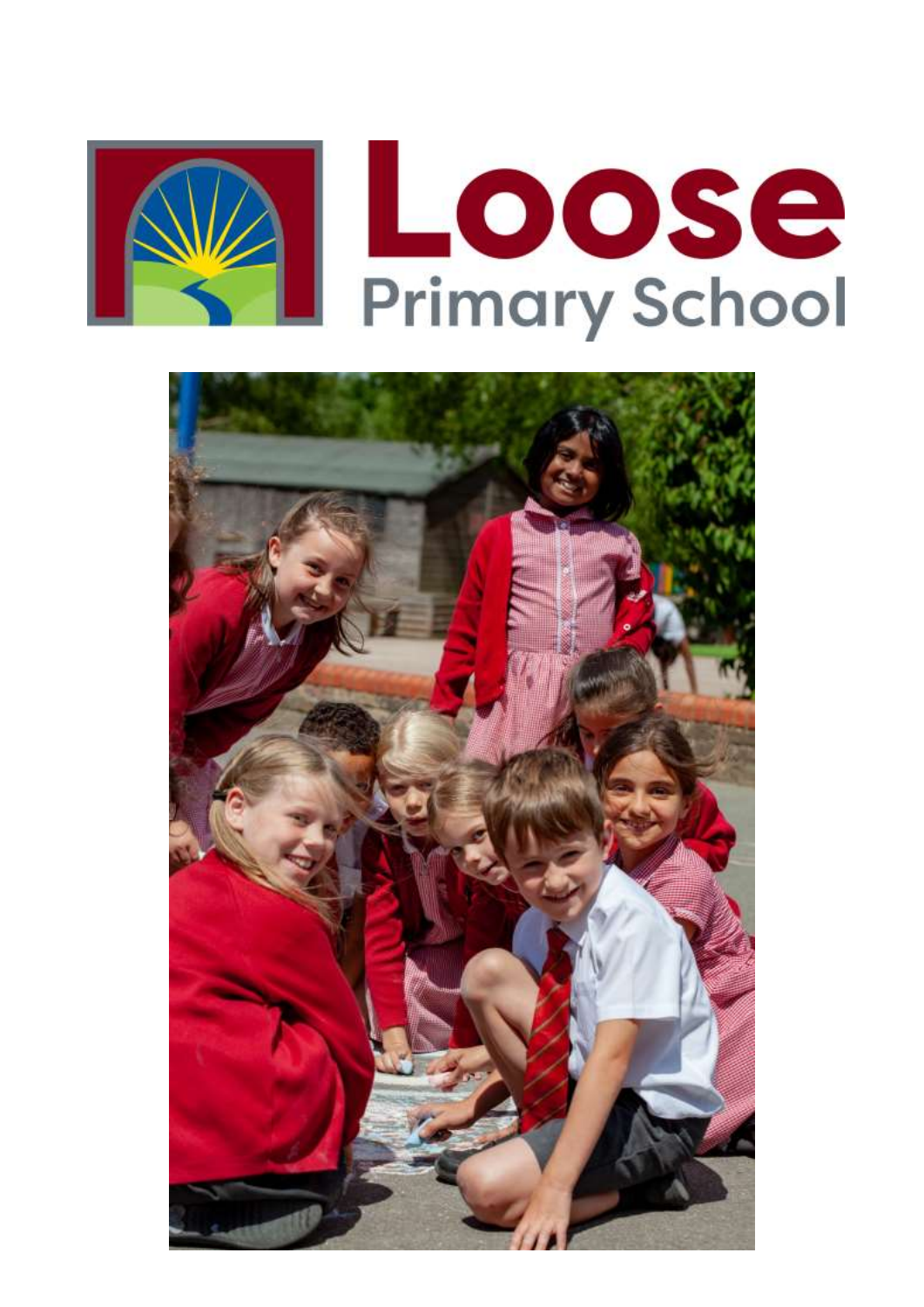## *We hope that you find some key information in this short booklet to welcome you and your child to Loose Primary School. If you have any questions, please ask any member of staff. Please also refer to our twitter feed @looseprimary*

*and website<https://www.loose-primary.kent.sch.uk/> to get a true feel for Loose.*

## *School Times* **8.55am – 3.20pm (doors open 8.45am)**

# It is important that children are punctual so that they are able to start the school day at the correct time. Children can choose to 'trickle in' to school any time during the 10 minutes prior to the start of the school.

School Crossing Patrol is on duty from  $8.30 - 9.10$  am and  $3.10 - 3.45$  pm each day

## *Absences*

 $\mathsf{I}$ 

If your child is absent from school, please notify the School Office of the reason for this before 8.45am.

If your child needs to attend a medical or dental appointment please arrange this outside of school hours as far as that is possible. If this is not possible, a copy of the appointment letter should be emailed to [office@loose](mailto:office@loose-primary.kent.sch.uk)[primary.kent.sch.uk](mailto:office@loose-primary.kent.sch.uk) so the absence can be authorised and collection can be organised. Please come to the main gate to collect your child.

### **In line with KCC guidelines, the school strongly discourages parents from taking children out of school for family holidays or similar occasions during term time. Absence will only be authorised in exceptional circumstances.**

## *Attendance Tracker*

There are 365 days per year. 190 are in school, leaving 175 non-school days for appointments, family visits, holidays etc.

If your child attends for …

- **190 days each year**
	- In school for the full 190 days
	- 100% attendance
	- Fantastic! Many children at Loose Primary School achieve this.
- **10 days missed**
	- In school for 180 days
	- 95% attendance • Target for all pupils
- **20 days missed**
	- In school for 170 days
	- 90% attendance
	- We monitor carefully if attendance falls below 90% as this is 4 weeks of school missed
- **29 days missed**
	- In school for 161 days
	- 85% attendance
	- Real concern as almost 6 missed weeks of school in 1 year
	- Shared with EWO (Education Welfare Officer)
	- **38 days missed**
		- In school for 152 days
		- 80% attendance
		- We would be working closely with you and the EWO as almost 8 weeks missed

## *Teaching Times*

Teaching time, excluding collective worship, break and lunch times and registration times is as follows: 23 hours 30 minutes – per week.

## *Joining our School*

Children are admitted to Loose Primary School in accordance with our Admissions Policy. If you are seeking a place at the school mid-year, the Headteacher will be happy to arrange a tour of the school. All applications must be made through then school office via an In Year Application Form; the school can advise on this process. Should all places be taken in the year group you are requesting, then you can be added to a waiting list. Places will be allocated according to the published criteria, in priority order:

- children in care
- current family association (elder brother/sister in the school at the time of entry provided the main residence is still within 2 miles of the school)
- health, social & special access reasons (for which a medical evidence may be needed), parental health is not a criterion
- proximity nearness of children's home and ease of access to the school

If desired, a meeting can be arranged with our SENCo (Special Educational Needs Co-ordinator) should there be information regarding your child's needs which you wish to share/discuss with the school. This can be done by making an appointment via the school office.

See full admissions information here<https://www.loose-primary.kent.sch.uk/page/?title=Admissions&pid=15>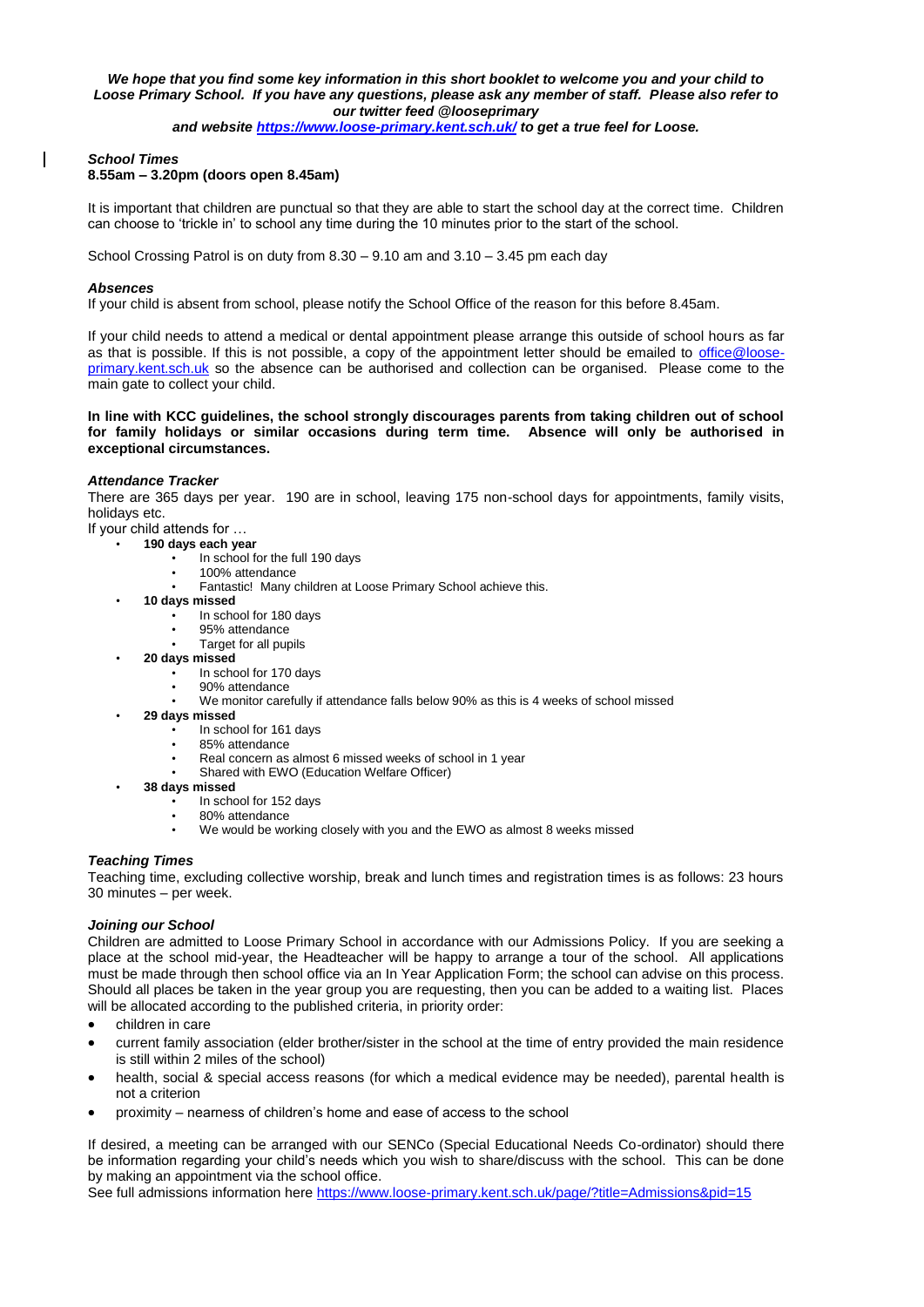## *Induction*

We are passionate about ensuring that children settle quickly and we have an extensive settling in programme for our reception starters. The induction will include the following:

- Pre-school visits for all children
- Welcome meeting for parents in June
- Transition afternoons in school during June and July there will be three of these with the first one consisting of only half the class (the second and third will have all the children present)
- Teddy Bears Picnic in July for children and parents
- Home visits prior to September where necessary
- Invitation for children to come along to our holiday club
- Summer preparation activity to engage the children when starting school in September
- One full week of half days, finishing at 12:00
- One full week of half days, finishing at 13:00 (To include lunch)
- Individual Parent consultation meetings in October

# *Arrangements for Pupils with Physical Needs*

Parents of children with Physical Needs should give the SENCo details of the disability as soon as accept a place at the school. A mutually convenient meeting will be arranged to discuss ways in which the child's needs can be best dealt with by the school.

## *Lunchtime Arrangements*

There are 3 options available to the children – a cooked school lunch (free lunches are now provided for children in Years R, 1 and 2); a packed lunch brought from home; to go home for lunch.

A priority for the School is to provide healthy, balanced meals prepared from fresh food each day on the premises. Catering arrangements and staffing are managed by the Contract Dining Company (CDC) with the support of the school. The cost per meal is £2.25; £11.25 per week. Parents/Carers of children in years 3 to 6 need to book and pay for dinner in advance via ParentPay. We encourage as many children as possible to have school dinners. Please see menu on our website for food choices for each day [https://www.loose](https://www.loose-primary.kent.sch.uk/page/?title=School+Dinners&pid=26)[primary.kent.sch.uk/page/?title=School+Dinners&pid=26](https://www.loose-primary.kent.sch.uk/page/?title=School+Dinners&pid=26)

Lunch boxes should be named clearly in case they get lost and please ensure that drink containers are plastic, not glass. Please also, do not send your child in with cans of drink.

If children go home for lunch, the School Office should be advised in writing of the arrangements made to collect and return the child to school.

# *Extreme Bad Weather*

Living in Great Britain, we do occasionally experience extremes of weather. The following is a guide should there be severe weather conditions at any time:

- If the weather is so severe that you consider it unsafe for your child to journey to school. Please keep your child at home.
- Once the school is open and working it will not close unless the Headteacher considers the building unsafe or where the weather deteriorates to the extent that it is becoming increasingly dangerous for children and staff to travel home. Should this happen, the school will not close until every child has been collected by a responsible adult. No child will be allowed to go home on their own in extreme weather conditions
- The school will notify parents via the texting service if necessary to keep all informed of any changes to the situation
- Listen to Radio Kent (96.7 FM) or Heart (103.1 FM) for any report of school closures

Please note that we aim to remain open, even with a skeleton staff, wherever possible. It is very rare or in extreme circumstances (eg having no water on site) that we would close.

## *Subjects taught in school*

For curriculum information about subjects and themes taught in each year group, please go to our website: <https://www.loose-primary.kent.sch.uk/page/?title=Curriculum&pid=22>

# *Sex and Relationships Education*

SRE is formally taught in Year 6 but is part of a whole-school PSHE policy, and also part of the Science curriculum. Our sex education input is based on the 'Growing Up' video, produced in conjunction with the Department for Health. Parents are invited to view the video prior to it being shown to the children.

# *Religious Education and Collective Worship*

The school is not affiliated to any particular religious denomination. Religious education is taught according to the Kent Agreed Syllabus, which develops knowledge of Christianity whilst raising awareness of other religions. The children gather daily for assembly. We offer a range of assembly themes which involve the children in a variety of ways. The final assembly of the week provides the opportunity to celebrate and give thanks for the week. Learner of the Week Certificates are awarded during this assembly to which parents may be invited.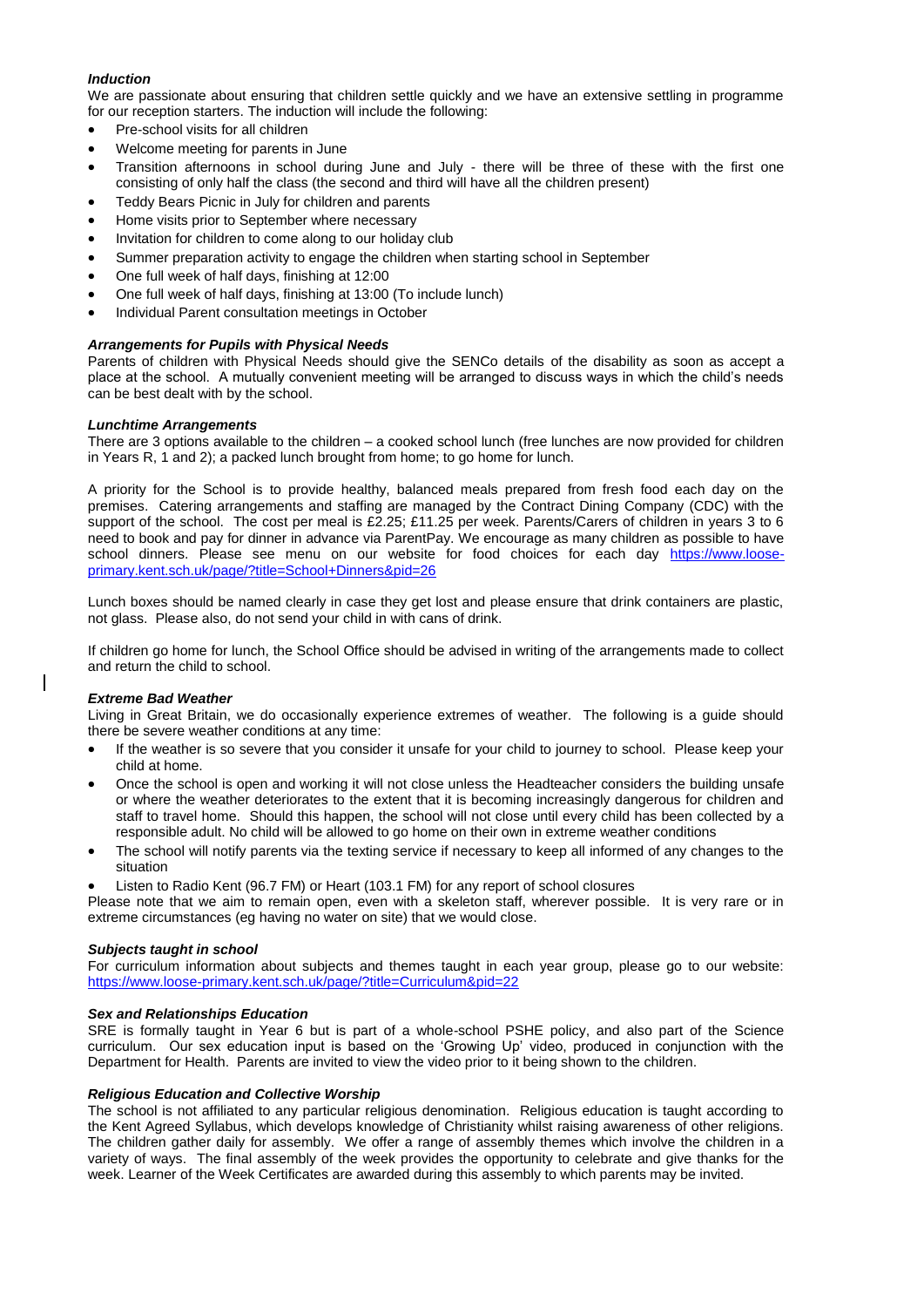All parents have the right to withdraw their children from the daily assembly or from Religious Education. Any parent wishing to withdraw a child from assembly or Religious Education should contact the Headteacher. Pupils withdrawn from the above are provided with appropriate alternative activities.

### *Additional Educational Needs*

Parents of children with Additional Educational Needs are invited to work with the school to ensure the best possible outcomes for their child. Each child has different needs and we strive to help children to develop their strengths, overcome difficulties and build self-esteem. Specific needs will be addressed in consultation with our SENCo, the class teacher and teaching assistants to enable the child to play a full part in all aspects of school life. Wherever possible, children with additional needs are catered for within the classroom.

The needs of more able children are also considered and time is given to assessing and addressing their needs. Parents who feel that the needs of their child are not being met should contact the class teacher, in the first instance, to discuss the matter.

### *Homework*

Following Government guidelines all children are given homework, as it is generally agreed that some work at home is desirable for primary aged children. Homework will not necessarily be set every day and children may be given a set period of time in which to complete a task or project. Details will be entered in the child's journal to ensure that parents are kept informed of expectations.

### *Healthy Schools*

We are an accredited Healthy School and therefore encourage children to bring fruit or vegetables into school for morning break rather than biscuits, sweets or crisps.

## *Equal Opportunities*

The Governors and staff at Loose Primary School are committed to providing the full range of opportunities for all pupils regardless of gender, disability, ethnicity, social, cultural or religious background. All pupils have equal access to the curriculum and the right to a learning environment which dispels ignorance, prejudice and discourages stereotyping. The entire school community has the right to protection from insult, abuse and bullying of any kind. Discrimination on the basis of colour, culture, origin, gender or ability is completely unacceptable in our school.

### *Multi-Cultural Education*

We believe it is essential that children should develop an understanding of a variety of cultures. We aim to help children grow into people who respect and care for all others.

#### *Valuable Items and Mobile Phones*

Children should not bring valuable items in to school for security reasons. Staff cannot take responsibility for such items and the school is not equipped to store them safely.

Mobile phones may be brought into school (for use on the way to and from school). These must be handed in to the class teacher first thing in the morning for safe storage. Phones should be labelled clearly with child's name and class. Please note that the school accepts no responsibility for loss or damage.

## *Uniform*

Loose Primary School considers school uniform to be of great importance. We believe it helps to encourage a pride in the school and engender a feeling of 'togetherness' and belonging. It also reflects the tone and ethos of the school.

Uniform is as follows:

## **Girls**

Grey skirt or pinafore dress Grey trousers White blouse School jumper or cardigan with logo School tie White socks or grey socks/tights – not trainer liners Black school shoes of a sensible height (3cm max)

#### **Boys**

Grey trousers or tailored shorts White shirt School jumper or cardigan with logo School tie Grey socks Black school shoes

Boots may be worn to and from school in the winter but **may not be worn** during the school day – a pair of shoes should be provided for in school. These should be named and can be left in school in the cloakroom.

## *Sale of Uniform*

School uniform is available from Pages Schoolwear, Granada House, 7-8 Lower Street, Maidstone, ME15 6JR. Non-logo items may be purchased from major chain stores. The cardigan / sweatshirt must be the official school one with logo. We also offer a weekly 'nearly new' shop in our Owl Room. It is essential that all uniform is named so that it can be returned to the owner should it be mislaid.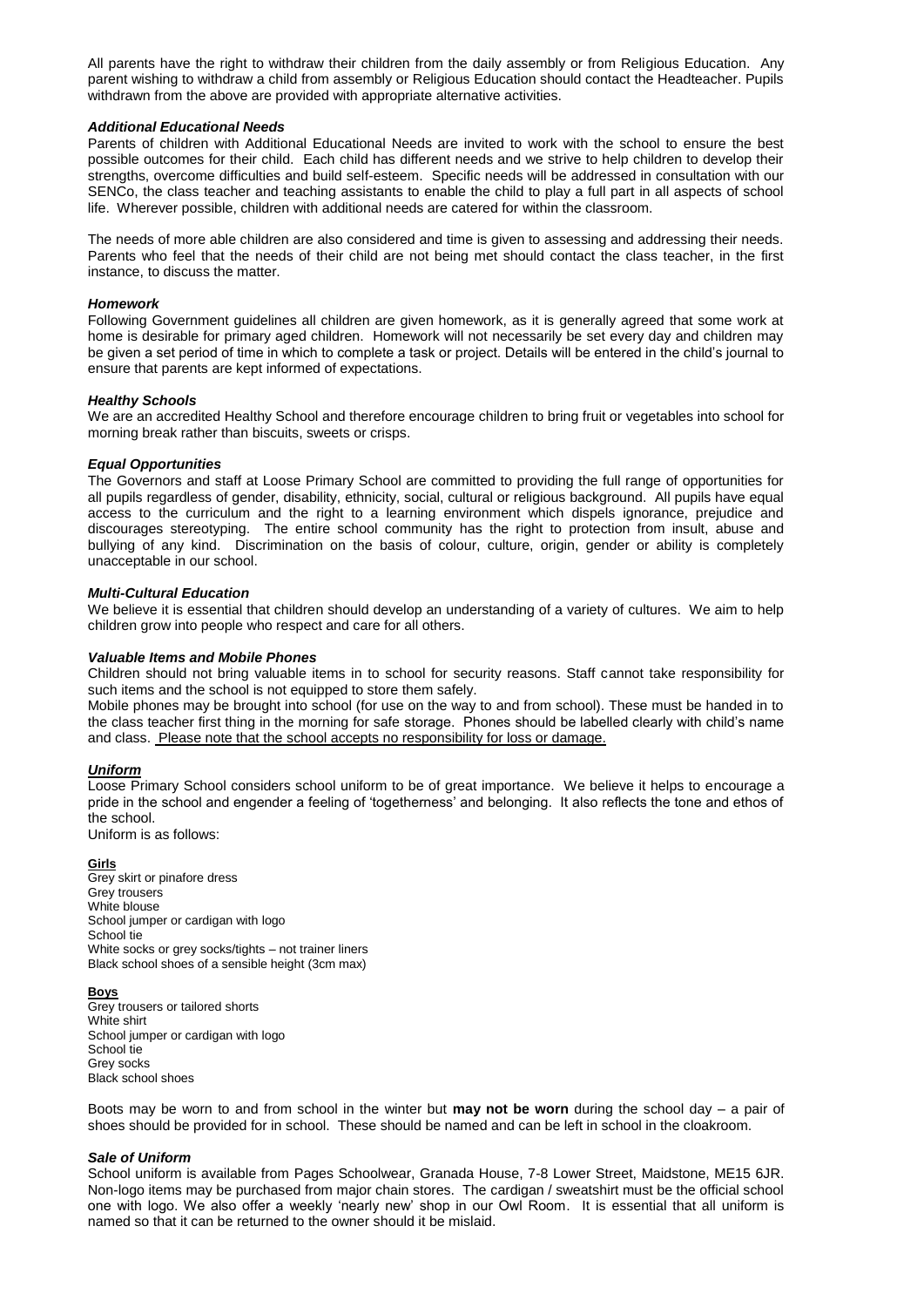### *Additional Uniform Information*

Hair should be tidy and neat to reflect the tone set by the uniform. Long hair should be tied back, to avoid interfering with learning during the day. Hair accessories should be small and in school colours.

#### *Jewellery*

As a rule no jewellery may be worn at any time in school. It is school policy to discourage children from wearing earrings in school. However, plain stud earrings are acceptable provided your child is able to remove these by themselves for PE, games and swimming activities. Following KCC guidelines, we do not allow earrings to be covered by sticking plaster for games and PE lessons

Should you be considering having your child's ears pierced we would ask you to do so at the beginning of the longer Summer Holiday to ensure the earrings are ready for daily removal for school.

Any child who is to be excused PE, Swimming or Games should bring a note written by the Parent/Guardian/Carer for a single occasion. For longer periods of time a doctor's certificate should be shown to verify medical grounds for exclusion from physical activity.

### *P E Kit*

Children are expected to wear regulation PE kit for PE activities. PE Kit is as follows: Girls and Boys Black shorts House colour t-shirt – plain Plimsoles for Years R, 1 & 2 Trainers for Years 3, 4, 5 & 6 for outside wear White socks (if worn) or white trainer liners (Activities in the hall will be undertaken barefoot, except where the child has a verruca. In that case trainers may be worn.)

Football boots and shin pads (required for Y3, 4, 5 & 6 pupils only)

PE kit should be in school at all times.

### *Swimming for Years 2 and 3*

One-piece swimming costumes should be worn by girls, and swimming trunks, not shorts, should be worn by the boys. A towel will also be required. If the hair is below the collar, the children should be encouraged to wear a swimming cap.

#### *Secondary Education*

The move into Key Stage 3 is an important step. You may express a preference for any school that is best suited to your child. The main secondary schools to which our children transfer are:

*Wide Ability* Cornwallis Academy New Line Learning Academy The Maplesden Noakes School Valley Park Community School School of Science and Technology

*Wide Ability Denominational* St. Simon Stock Catholic School St Augustine Academy (Church of England)

*Grammar* Maidstone Grammar School (boys) Maidstone Grammar School for Girls Invicta Grammar School (girls) Oakwood Park Grammar School (boys)

Further details may be obtained from the schools above or by contacting Mid Kent Area Education Office on 01622 671411. They will also be able to supply you with a complete list of all schools in the Maidstone area.

The Kent Test for entry to Grammar school [Procedure for Entry to Secondary Education (PESE)]

KCC is responsible for assessing whether any child in Year 6 should transfer to a selective or non-selective school. During Term 6 (second half of the summer term) of your child's Year 5, you will be asked if you wish your child to take part in the Kent Test. All information regarding this process is sent to parents via a booklet produced by the local authority. The tests take place during Term 1 of Year 6.

Once papers are marked, a note of the assessment given will be posted to parents (usually mid-October). There is an established procedure for appeal if you wish to query the assessment that your child receives but this will not be possible until a secondary school place has been formally offered in March of the following year.

#### *Charging Policy*

The aims of the charging provisions in the Education Reform Act are as follows: